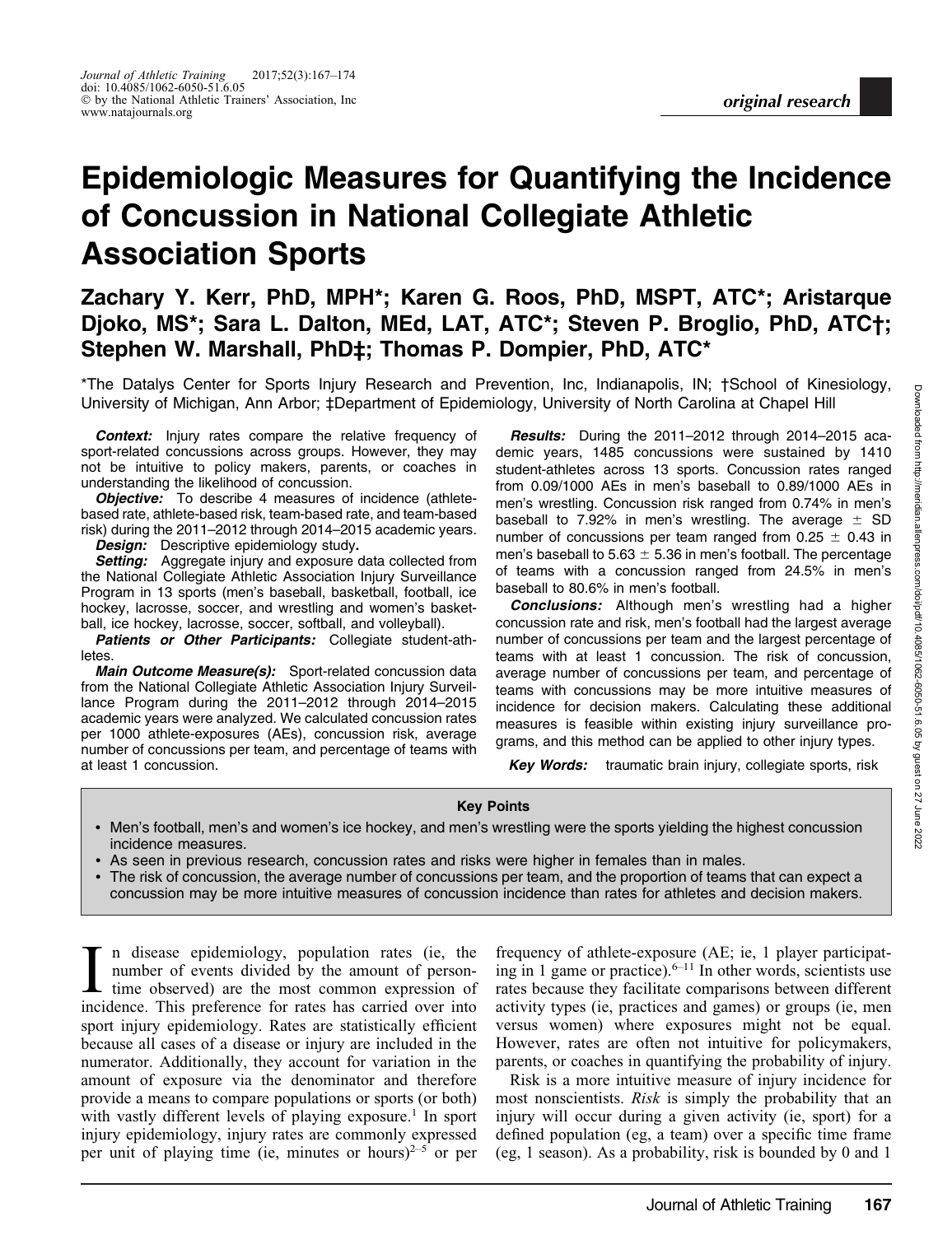(unlike rates, which can exceed 1). Risk is often expressed as a percentage. For example, authors of a recent study<sup>12</sup> reported the risk and rate of concussion in youth football players. The risk was 3.3% for 1 season. This measure has an obvious interpretation that (on average) 1 player on a team of 33 will suffer a concussion over the course of a season. This measure is more readily understandable than the rate of 9.9 per 10 000 AEs; understanding the rate would require some explanation, particularly for those who have not previously encountered AEs. The limitations of risk are that it does not intuitively differentiate game from practice injuries and that it does not account for various amounts of exposure across groups. However, these limitations may be unimportant if the consumer of the report is interested only in the bottom line and not in specifics. Such consumers could include parents, athletes, or athletic directors.

In addition to injury risk and rate for athletes, both measures can also be reported as team-based statistics. The team-based risk statistic is the proportion of teams with injuries. The team-based rate statistic is the average number of injuries per team-season.

The number of epidemiologic studies of concussive injuries has increased markedly over the past decade.<sup>11</sup> However, only a handful of researchers<sup>1,12</sup> have specifically reported concussion risks in sports. Therefore, using concussion data from the National Collegiate Athletic Association (NCAA) Injury Surveillance Program (ISP),<sup>6</sup> our primary aim was to describe these 4 measures of incidence (athlete-based rate, athlete-based risk, teambased rate, and team-based risk) across 13 collegiate sports during the 2011–2012 through 2014–2015 academic years. A secondary aim was to compare these measures between sexes for 5 sex-comparable sports (baseball/softball, basketball, ice hockey, lacrosse, and soccer).

#### METHODS

Data from the 2011–2012 through 2014–2015 academic years were obtained from the NCAA-ISP. The NCAA-ISP is a prospective surveillance program that is managed by the Datalys Center for Sports Injury Research and Prevention, Inc, an independent, nonprofit research organization. This study was approved by the NCAA Research Review Board.

#### National Collegiate Athletic Association ISP

Data Collection. The methodology of the NCAA-ISP has been previously described.<sup>6</sup> The NCAA-ISP uses a convenience sample of NCAA varsity teams from 25 NCAA championship sports, with athletic trainers (ATs) reporting injury and exposure data. The number of institutions and teams that provide data to the NCAA-ISP varies by sport and year. Athletic trainers who work with participating teams are present at all school-sanctioned practices and competitions. When injuries occur, the ATs report them in real time through the electronic health record application used by their team medical staff. In addition to musculoskeletal injuries, the surveillance system also captures other sport-related adverse health events such as general medical conditions, heat-related conditions, and skin infections. Varsity-level practices, competitions, and team conditioning sessions are included in the NCAA-ISP

data sets; personal weight training and conditioning sessions and informal team training sessions are not included.

For each event, the AT completes a detailed event report on the injury or condition (eg, site, diagnosis) and the circumstances (eg, activity, mechanism, event type [ie, competition or practice]). Previously submitted information can be viewed and updated as needed during the course of a season. In addition, ATs also provide the number of student-athletes participating in each practice and competition.

From the electronic health record application, common data elements that include injury and exposure information are stripped of identifiers and personally identifiable information and transmitted electronically using secure and Health Insurance Portability and Accountability Act (HIPAA)–compliant Internet protocols.6 This common data element standard allows ATs to document injuries as they normally would as part of their daily clinical practice, as opposed to having them separately report injuries for injury-surveillance purposes. All electronic health record applications must have successfully completed a datavalidation process to be certified.

Exported data pass through an automated verification process composed of a series of range and consistency checks. Data are reviewed and flagged for invalid values using automated algorithms, with concerns resolved by the AT and data quality-assurance staff. Data that pass the verification process are then stored as line-level data sets on secure mirrored servers.

Injury, Concussion, and Exposure Definitions. A reportable injury in the NCAA-ISP was an injury that occurred as a result of participation in an organized intercollegiate practice or competition and required attention from an AT or physician. Multiple injuries could be included as the result of 1 event. We did not provide a definition of concussion, as we relied on the medical expertise of the medical professional supplying data for the NCAA-ISP. However, ATs were encouraged to follow the definition provided by the ''Consensus statement on concussion in sport.''<sup>13</sup>

A reportable AE was defined as 1 student-athlete participating in 1 NCAA-sanctioned practice or competition in which he or she was exposed to the possibility of athletic injury, regardless of the time associated with that participation. Only athletes with actual playing time in a competition, including warm-ups, were included in competition exposures.

A team-season was defined as 1 team sponsoring 1 season of sport. Thus, 10 team-seasons could be the result of 1 team in 10 seasons, 5 teams in 2 seasons, or 10 teams in 1 season. We calculated team-seasons by examining participation within the NCAA-ISP during the study period. For example, during 2011–2012 through 2014–2015 in men's football, 27, 20, 21, and 30 teams provided data in each academic year, respectively; this equated to a total of 98 team-seasons.

An *athlete-season* was defined as 1 student-athlete participating in 1 season of sport. Thus, 10 athlete-seasons could be the result of 1 student-athlete in 10 seasons, 5 student-athletes in 2 seasons, or 10 student-athletes in 1 season. Athlete-seasons were obtained from historical preseason team rosters on university athletic Web sites.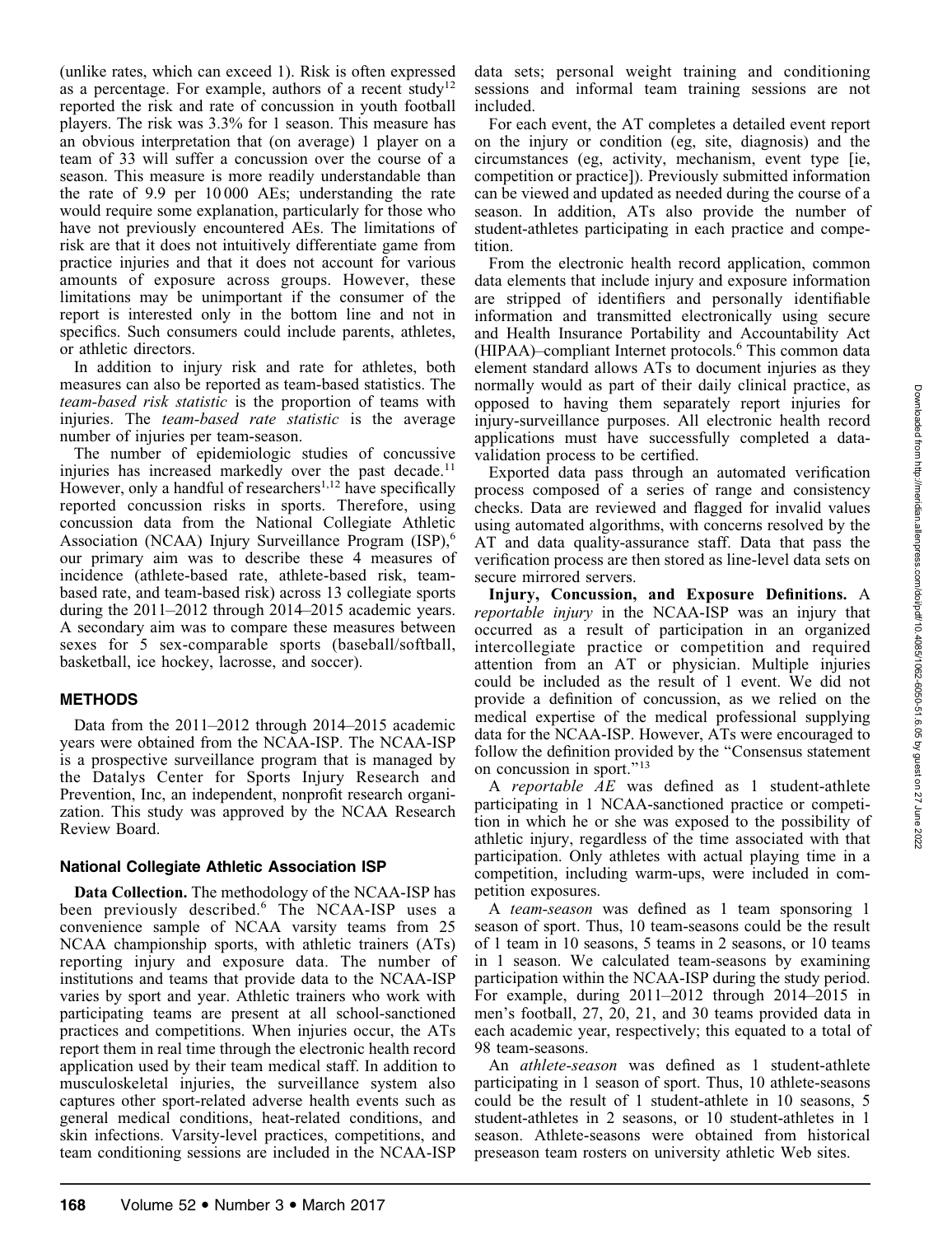Downloaded from http://meridian.allenpress.com/doi/pdf/10.4085/1062-6050-51.6.05 by guest on Downloaded from http://meridian.allenpress.com/doi/pdf/10.4085/1062-6050-51.6.05 by guest on 27 June 2022

27 June 2022

Sports Included and Excluded. We analyzed concussion data from 13 sports (men's baseball, basketball, football, ice hockey, lacrosse, soccer, and wrestling and women's basketball, ice hockey, lacrosse, soccer, softball, and volleyball). Data from 12 NCAA sports (men's crosscountry, indoor track, outdoor track, swimming and diving, and tennis and women's cross-country, field hockey, gymnastics, indoor track, outdoor track, swimming and diving, and tennis) were not analyzed because of the low incidence of concussion during the study period  $(<10$  for each sport). All data were from the 2011–2012 through 2014–2015 academic years.

#### Statistical Analysis

Data were analyzed to assess athlete-based concussion rates, athlete-based concussion risks, team-based concussion rates (ie, the average number of concussions per teamseason), and team-based concussion risks (ie, the proportions of teams with reported concussion). Data were analyzed using SAS Enterprise Guide software (version 4.3; SAS Institute Inc, Cary, NC). Formulas with examples that use men's football are presented in the following sections.

Athlete-Based Concussion Rates. The concussion rate was calculated as the number of concussions divided by the number of AEs. Rates were presented per 1000 AEs. The formula for calculating a concussion rate is

$$
Rate = \frac{\sum concussions}{\sum AES}
$$

During the 2011–2012 through 2014–2015 academic years in men's football, 140, 128, 134, and 150 concussions were reported in each academic year, respectively, equating to a total of 552 concussions. These occurred over 735 474 AEs. Thus, the athlete-based concussion rate is computed as

$$
\frac{(140+128+134+150)}{735\,474} * 1000 = 0.75
$$

One-Season Athlete-Based Concussion Risk. The concussion risk was calculated as the number of concussed student-athletes divided by the number of athlete-seasons and was reported as the 1-season risk of concussion. Because of fluctuation in student-athletes entering and graduating college, concussed studentathletes were considered on an annual basis. In other words, if a student-athlete sustained 1 concussion within each team-season, that student-athlete contributed to the number of concussed athletes for each team-season. Pooled risks were calculated as the sum of concussed studentathletes divided by the sum of participating student-athletes across all 3 academic years. The formula for calculating a pooled 1-season athlete-based concussion risk is

$$
Pooled risk = \frac{\sum concussed\,athletes\,per\,team\text{-}season}{\sum \alpha thlete\text{-}season}
$$

During 2011–2012 through 2014–2015 in men's football, there were 134, 120, 125, and 139 concussed individuals in each academic year, respectively; this equated to a total of 518 concussed individuals. In addition, rosters indicated that 2660, 2021, 2091, and 2946 student-athletes participated, respectively, equating to 9718 athlete-seasons. Thus, the pooled risk for men's football is computed as

$$
\frac{(134+120+125+139)}{(2660+2021+2091+2946)} = 5.33\%
$$

Weighted annual risks ensured equal weighting among the 1-season risks calculated from each academic year. The formula for calculating an weighted annual 1-year athletebased concussion risk is

$$
Weighted annual risk = \frac{\sum (\frac{concussed\hspace{1mm} athletes\hspace{1mm} per\hspace{1mm} team\hspace{1mm} season}{athlete\hspace{1mm} seasons})}{\sum academic\hspace{1mm} years}
$$

Thus, the weighted annual athlete-based risk for men's football is computed as

$$
\frac{\left(\frac{134}{2660} + \frac{120}{2021} + \frac{125}{2091} + \frac{139}{2946}\right)}{4} = 5.42\%
$$

Team-Based Concussion Rate: Average Number of Concussions per Team-Season. The average number of concussions per team-season was calculated as the number of concussions divided by the number of team-seasons. Thus, all concussions in student-athletes during the study period were included in this analysis. This statistic was calculated overall and separately for competitions and practices. The formula for calculating this statistic is

Average number of concussions per team-season<br>
Concussions

$$
=\frac{\sum concussions}{\sum team-seasons}
$$

The average number of concussions per football teamseason is computed as follows:

$$
\frac{(140+128+134+150)}{(27+20+21+30)} = 5.63
$$

Team-Based Concussion Risk: Proportion of Teams With Reported Concussion. The proportion of teams with at least 1 concussion is the number of team-seasons in which a student-athlete sustained a concussion divided by the total number of team-seasons. This statistic was calculated overall and separately for competitions and practices. The formula for calculating this statistic is

$$
Proportion of teams with reported concussion = \frac{\sum team seasons with reported concussion}{\sum team seasons}
$$

During the 2011–2012 through 2014–2015 academic years in men's football, 24, 15, 18, and 22 teams reported at least 1 concussion, respectively, equating to a total of 79 team-seasons. Thus, the average number of teams with reported concussion per football team-season is computed as

$$
\frac{(24+15+18+22)}{(27+20+21+30)} = 80.6\%
$$

Sex Differences. We compared results between sexes for sex-comparable sports (ie, baseball/softball, basketball, ice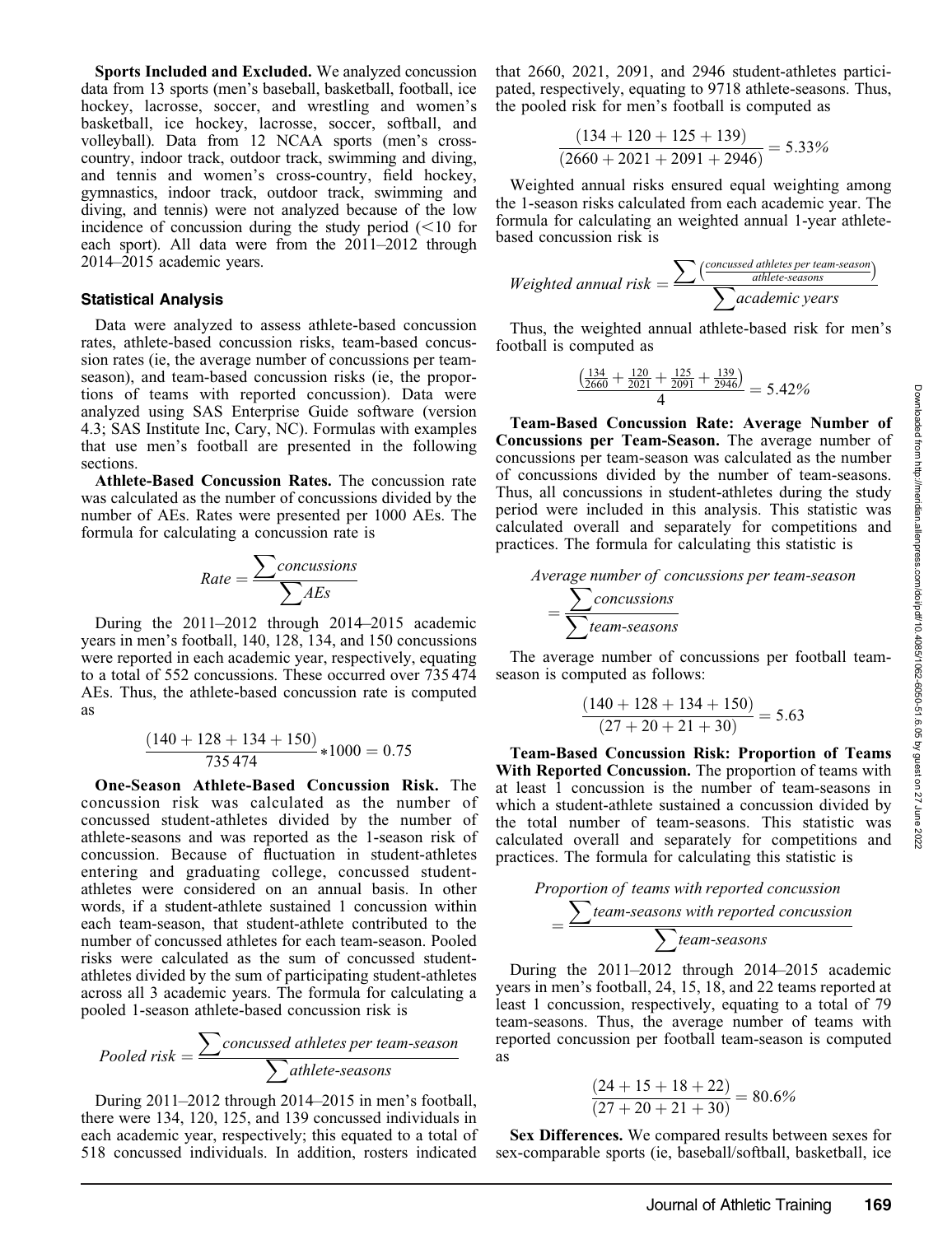Table 1. Number of Teams Providing Data to National Collegiate Athletic Association Injury Surveillance Program, 2011–2012 Through 2014–2015 Academic Years

| Sport      |     |     |     | 2011-2012 2012-2013 2013-2014 2014-2015 Total |      |
|------------|-----|-----|-----|-----------------------------------------------|------|
| Men's      |     |     |     |                                               |      |
| Baseball   | 14  | 11  | 11  | 17                                            | 53   |
| Basketball | 32  | 23  | 21  | 43                                            | 119  |
| Football   | 27  | 20  | 21  | 30                                            | 98   |
| Ice hockey | 9   | 44  | 35  | 42                                            | 130  |
| Lacrosse   | 12  | 10  | 8   | 14                                            | 44   |
| Soccer     | 22  | 12  | 12  | 18                                            | 64   |
| Wrestling  | 8   | 6   | 7   | 8                                             | 29   |
| Women's    |     |     |     |                                               |      |
| Basketball | 31  | 27  | 29  | 37                                            | 124  |
| Ice hockey | 5   | 21  | 15  | 17                                            | 58   |
| Lacrosse   | 11  | 16  | 15  | 21                                            | 63   |
| Soccer     | 33  | 23  | 24  | 27                                            | 107  |
| Softball   | 21  | 18  | 21  | 30                                            | 90   |
| Volleyball | 32  | 23  | 24  | 36                                            | 115  |
| Total      | 257 | 254 | 243 | 340                                           | 1094 |

hockey, lacrosse, and soccer). These comparisons were performed solely on sample counts. Injury rate ratios (IRRs) compared athlete-based rates. Risk ratios (RRs) compared athlete-based and team-based risks. Those IRRs and RRs with 95% confidence intervals (CIs) not including 1.00 were deemed significant. As findings for pooled and weighted athlete-based annual risks were similar, only RRs for pooled risks are presented. Because the average number of concussions per team-season (ie, team-based risk) did not follow a normal distribution, we used the Wilcoxon rank sum test to compare average numbers of concussions per team-season in sex-comparable sports, with an a priori significance level of .05.

#### **RESULTS**

During the 2011–2012 through 2014–2015 academic years, a total of 1485 concussions were sustained by 1410 student-athletes across 13 sports and 1094 team-seasons (Table 1). In total, these 1094 team-seasons included 32 156 athlete-seasons.

#### Athlete-Based Concussion Rate

Athlete-based concussion rates ranged from a low of 0.09/1000 AEs in men's baseball to a high of 0.89/1000 AEs in men's wrestling (Table 2). This pattern was similar for competition and practice rates.

Sex differences were found, with a higher concussion rate in females than in males for baseball/softball (IRR  $= 3.01$ ; 95% CI = 1.61, 5.62), basketball (IRR = 1.42; 95% CI = 1.05, 1.92), and soccer (IRR = 2.10; 95% CI = 1.40, 3.15). However, rates between females and males did not differ in ice hockey (IRR = 1.07; 95% CI = 0.85, 1.34) or lacrosse  $(RR = 1.47; 95\% \text{ CI} = 0.98, 2.02).$ 

#### Athlete-Based Concussion Risk

Pooled 1-season concussion risks ranged from a low of 0.7% in men's baseball to a high of 7.9% in men's wrestling (Table 3). The rank order of sports did not vary between weighted 1-season risks and pooled 1-season risks; the only exceptions were men's football and women's basketball, whose changes in rank orders from weighted to pooled were fifth to fourth and fourth to fifth, respectively.

The sex differences observed using this measure were very similar to the sex differences observed using the concussion rate. The 1-season risk in females was larger than that in males for baseball/softball (2.4% versus 0.7%;  $RR = 3.27$ ; 95% CI = 1.75, 6.12), basketball (5.3% versus 3.9%; RR = 1.36; 95% CI = 1.01, 1.84), soccer  $(3.3\%$ versus 1.6%; RR = 2.06; 95% CI = 1.36, 3.10). However, differences between females and males were not found in ice hockey (7.2% versus 6.9%; RR = 1.05; 95% CI = 0.84, 1.32) or lacrosse (3.2% versus 2.5%; RR = 1.29; 95% CI = 0.87, 1.93).

#### Team-Based Concussion Rate

The average  $\pm$  SD number of concussions per teamseason ranged from a low of  $0.25 \pm 0.43$  in men's baseball

Table 2. Athlete-Based Concussion Rates Among National Collegiate Athletic Association Student-Athletes in Collegiate Sports, National Collegiate Athletic Association Injury Surveillance Program, 2011–2012 Through 2014–2015 Academic Years

|                   | Counts  |             |          | Rates per 1000 Athlete-Exposures <sup>a</sup> (95% Confidence Interval) |                       |                       |  |
|-------------------|---------|-------------|----------|-------------------------------------------------------------------------|-----------------------|-----------------------|--|
| Sport             | Overall | Competition | Practice | Overall                                                                 | Competition           | Practice              |  |
| Men's             |         |             |          |                                                                         |                       |                       |  |
| Baseball          | 13      | 9           | 4        | 0.09(0.04, 0.14)                                                        | $0.16$ (0.06, 0.27)   | $0.04$ (0.00, 0.08)   |  |
| <b>Basketball</b> | 76      | 23          | 53       | 0.38(0.29, 0.46)                                                        | 0.53(0.31, 0.74)      | 0.34(0.24, 0.43)      |  |
| Football          | 552     | 237         | 315      | 0.75(0.69, 0.81)                                                        | 3.25(2.84, 3.66)      | $0.48$ $(0.42, 0.53)$ |  |
| Ice hockey        | 266     | 211         | 55       | $0.74$ (0.65, 0.83)                                                     | 2.40 (2.07, 2.72)     | 0.20(0.15, 0.25)      |  |
| Lacrosse          | 45      | 22          | 23       | 0.30(0.22, 0.39)                                                        | $0.91$ $(0.53, 1.30)$ | 0.19(0.11, 0.26)      |  |
| Soccer            | 31      | 18          | 13       | 0.26(0.17, 0.35)                                                        | $0.67$ (0.36, 0.98)   | 0.14(0.06, 0.21)      |  |
| Wrestling         | 68      | 35          | 33       | 0.89(0.68, 1.10)                                                        | 4.31 (2.88, 5.74)     | $0.48$ $(0.32, 0.65)$ |  |
| Women's           |         |             |          |                                                                         |                       |                       |  |
| Basketball        | 95      | 41          | 54       | 0.53(0.43, 0.64)                                                        | 1.00(0.69, 1.31)      | 0.39(0.29, 0.50)      |  |
| Ice hockey        | 98      | 70          | 28       | 0.78(0.63, 0.94)                                                        | 2.11 (1.61, 2.60)     | $0.31$ (0.19, 0.42)   |  |
| Lacrosse          | 50      | 27          | 23       | 0.45(0.32, 0.57)                                                        | 1.28 (0.80, 1.77)     | 0.25(0.15, 0.36)      |  |
| Soccer            | 98      | 73          | 25       | 0.54(0.43, 0.64)                                                        | 1.65 (1.27, 2.03)     | 0.18(0.11, 0.25)      |  |
| Softball          | 40      | 23          | 17       | $0.26$ (0.18, 0.35)                                                     | $0.42$ (0.25, 0.59)   | 0.18(0.09, 0.26)      |  |
| Volleyball        | 53      | 26          | 27       | 0.37(0.27, 0.47)                                                        | $0.64$ $(0.39, 0.88)$ | 0.27(0.17, 0.37)      |  |

<sup>a</sup> An athlete-exposure is defined as 1 student-athlete participating in 1 practice or 1 competition.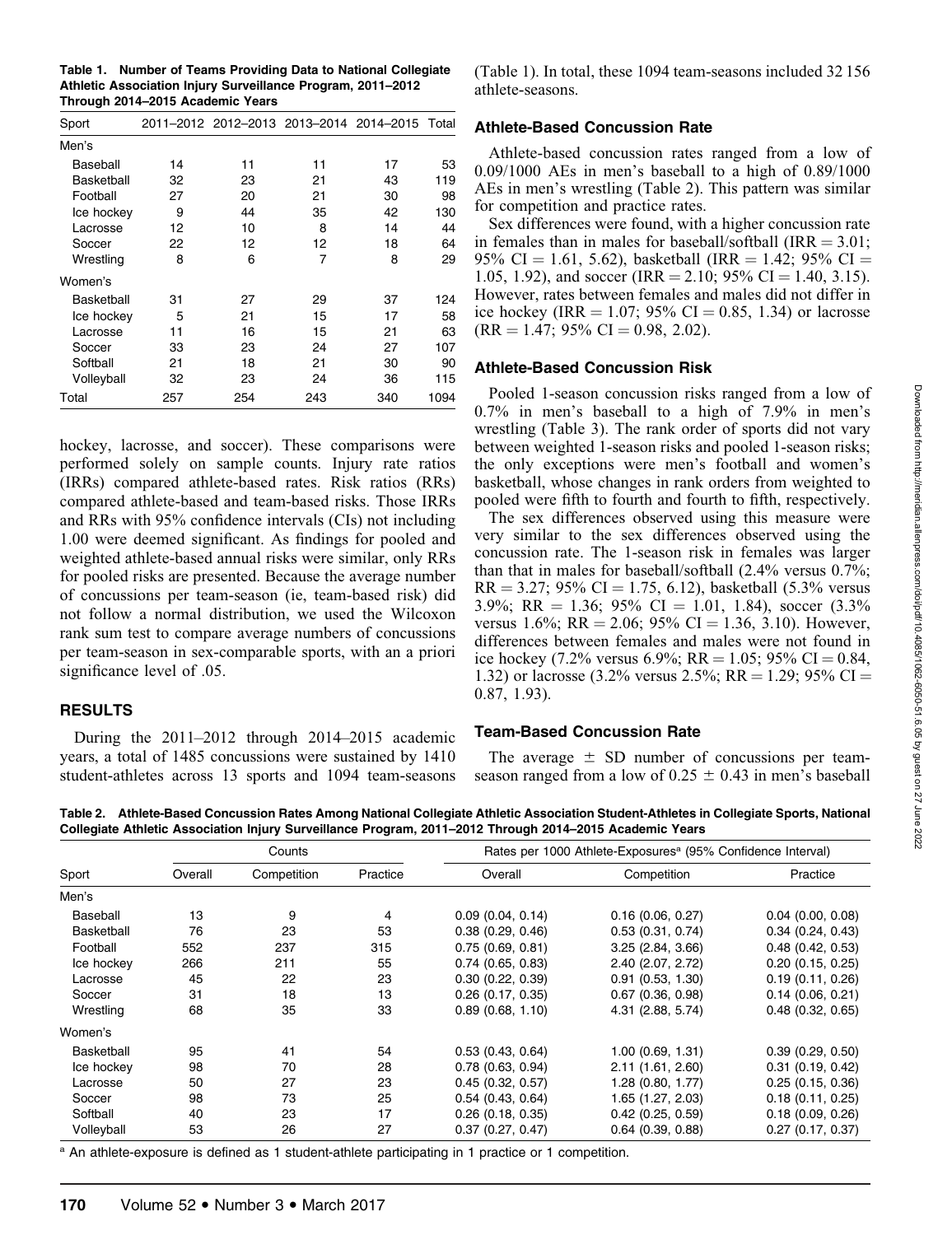Table 3. Counts of Participating Teams, Student-Athletes, and 1-Season Athlete-Based Concussion Risks in Collegiate Sports, National Collegiate Athletic Association Injury Surveillance Program, 2011–2012 Through 2014–2015 Academic Yearsa

|            |                                  |                               | Risk, % (95% Confidence Interval) <sup>c</sup> |                    |  |
|------------|----------------------------------|-------------------------------|------------------------------------------------|--------------------|--|
| Sport      | No. Athlete-Seasons <sup>b</sup> | No. Concussed per Team-Season | Pooled                                         | Weighted           |  |
| Men's      |                                  |                               |                                                |                    |  |
| Baseball   | 1757                             | 13                            | 0.7(0.3, 1.1)                                  | 0.7(0.3, 1.1)      |  |
| Basketball | 1889                             | 74                            | 3.9(3.0, 4.8)                                  | $4.0$ $(3.1, 5.0)$ |  |
| Football   | 9718                             | 518                           | 5.3(4.9, 5.8)                                  | $5.2$ (4.7, 5.6)   |  |
| Ice hockey | 3689                             | 253                           | 6.9(6.0, 7.7)                                  | 7.3(6.4, 8.1)      |  |
| Lacrosse   | 1768                             | 44                            | 2.5(1.8, 3.2)                                  | 2.8(2.0, 3.6)      |  |
| Soccer     | 1810                             | 29                            | 1.6(1.0, 2.2)                                  | 1.7(1.1, 2.3)      |  |
| Wrestling  | 821                              | 65                            | 7.9(6.1, 9.8)                                  | 7.8(5.9, 9.6)      |  |
| Women's    |                                  |                               |                                                |                    |  |
| Basketball | 1690                             | 90                            | 5.3(4.3, 6.4)                                  | $5.6$ (4.5, 6.8)   |  |
| Ice hockey | 1301                             | 94                            | $7.2$ (5.8, 8.6)                               | 7.6(6.1, 9.1)      |  |
| Lacrosse   | 1522                             | 49                            | $3.2$ (2.3, 4.1)                               | 3.5(2.5, 4.5)      |  |
| Softball   | 1569                             | 38                            | 2.4(1.7, 3.2)                                  | 2.5(1.7, 3.3)      |  |
| Soccer     | 2831                             | 93                            | 3.3(2.6, 3.9)                                  | 3.6(2.9, 4.3)      |  |
| Volleyball | 1791                             | 50                            | $2.8$ ( $2.0, 3.6$ )                           | 3.0(2.1, 3.8)      |  |

<sup>a</sup> A team-season is defined as 1 team participating in 1 season of sport; an athlete-season is defined as 1 student-athlete participating in 1 season of sport.

<sup>b</sup> Number of athlete-seasons taken from preseason rosters of participating universities' athletics Web sites for the 2011–2012 through 2014–2015 academic years.

<sup>c</sup> Pooled risks were calculated as the sum of concussed student-athletes divided by the sum of participating student-athletes across all 3 academic years. Weighted risks ensured equal weighting among 1-season risks calculated for each academic year.

to a high of  $5.63 \pm 5.36$  in men's football (Table 4). Findings were similar when restricted to competitions or practices.

Sex differences were found only in soccer; more concussions were reported per team-season in females than males ( $P = .004$ ). However, when restricted to the stratum of competitions or practices, this finding was present for competitions ( $P = .002$ ) but not for practices ( $P = .74$ ). There were no differences between females and males in baseball/softball ( $P = .21$ ), basketball ( $P = .53$ ), ice hockey  $(P = .22)$ , or lacrosse  $(P = .56)$ .

#### Team-Based Concussion Risk

Men's baseball had the lowest proportion of teams with at least 1 concussion (24.5%; Table 5). When restricted to the stratum of competitions or practices, these findings were mostly similar; the only exception was men's basketball, which had the lowest proportion of teams with at least 1 competition concussion (14.3%). Overall and within competitions or practices, men's football had the largest proportion of team-seasons with at least 1 concussion. In addition, men's football had the highest reported number of concussions overall  $(n = 25)$ , within competitions ( $n = 12$ ), and within practices ( $n = 15$ ).

Sex differences were observed only for soccer; the proportion of teams with concussion in females was larger than that in males within soccer overall (50.5% versus 26.6%; RR = 1.90; 95% CI = 1.21, 2.98). In addition, differences between females and males were not found in baseball/softball (31.1% versus 24.5%;  $RR = 1.27$ ; 95% CI  $\mu = 0.72, 2.23$ ), basketball (42.7% versus 40.3%; RR = 1.06;

Table 4. Team-Based Rate (Average Number of Concussions Sustained per Team per Season) in Collegiate Sports, by Event Type, National Collegiate Athletic Association Injury Surveillance Program, 2011–2012 Through 2014–2015 Academic Years

|            | Overall          |        | Competitions     |        | <b>Practices</b> |            |
|------------|------------------|--------|------------------|--------|------------------|------------|
| Sport      | Average $\pm$ SD | Median | Average $\pm$ SD | Median | Average $\pm$ SD | Median     |
| Men's      |                  |        |                  |        |                  |            |
| Baseball   | $0.25 \pm 0.43$  | 0      | $0.17 \pm 0.38$  | 0      | $0.08 \pm 0.27$  | 0          |
| Basketball | $0.64 \pm 1.04$  | o      | $0.19 \pm 0.53$  | 0      | $0.45 \pm 0.85$  |            |
| Football   | $5.63 \pm 5.36$  |        | $2.42 \pm 2.69$  | 2      | $3.21 \pm 3.56$  | 2          |
| Ice hockey | $2.05 \pm 2.11$  |        | $1.62 \pm 1.78$  |        | $0.42 \pm 0.82$  |            |
| Lacrosse   | $1.02 \pm 1.42$  |        | $0.50 \pm 0.73$  | 0      | $0.52 \pm 1.00$  | $^{\circ}$ |
| Soccer     | $0.48 \pm 1.02$  |        | $0.28 \pm 0.74$  | 0      | $0.20 \pm 0.51$  |            |
| Wrestling  | $2.34 \pm 3.38$  |        | $1.21 \pm 1.88$  | 0      | $1.14 \pm 1.92$  |            |
| Women's    |                  |        |                  |        |                  |            |
| Basketball | $0.77 \pm 1.17$  |        | $0.33 \pm 0.63$  | 0      | $0.44 \pm 0.86$  | 0          |
| Ice hockey | $1.69 \pm 1.90$  |        | $1.21 \pm 1.41$  |        | $0.48 \pm 0.71$  |            |
| Lacrosse   | $0.79 \pm 1.22$  |        | $0.43 \pm 0.95$  | 0      | $0.37 \pm 0.60$  |            |
| Soccer     | $0.89 \pm 1.11$  |        | $0.66 \pm 0.94$  | 0      | $0.23 \pm 0.59$  |            |
| Softball   | $0.46 \pm 0.77$  |        | $0.26 \pm 0.58$  | 0      | $0.20 \pm 0.48$  |            |
| Volleyball | $0.46 \pm 0.85$  | 0      | $0.23 \pm 0.50$  | 0      | $0.23 \pm 0.57$  | 0          |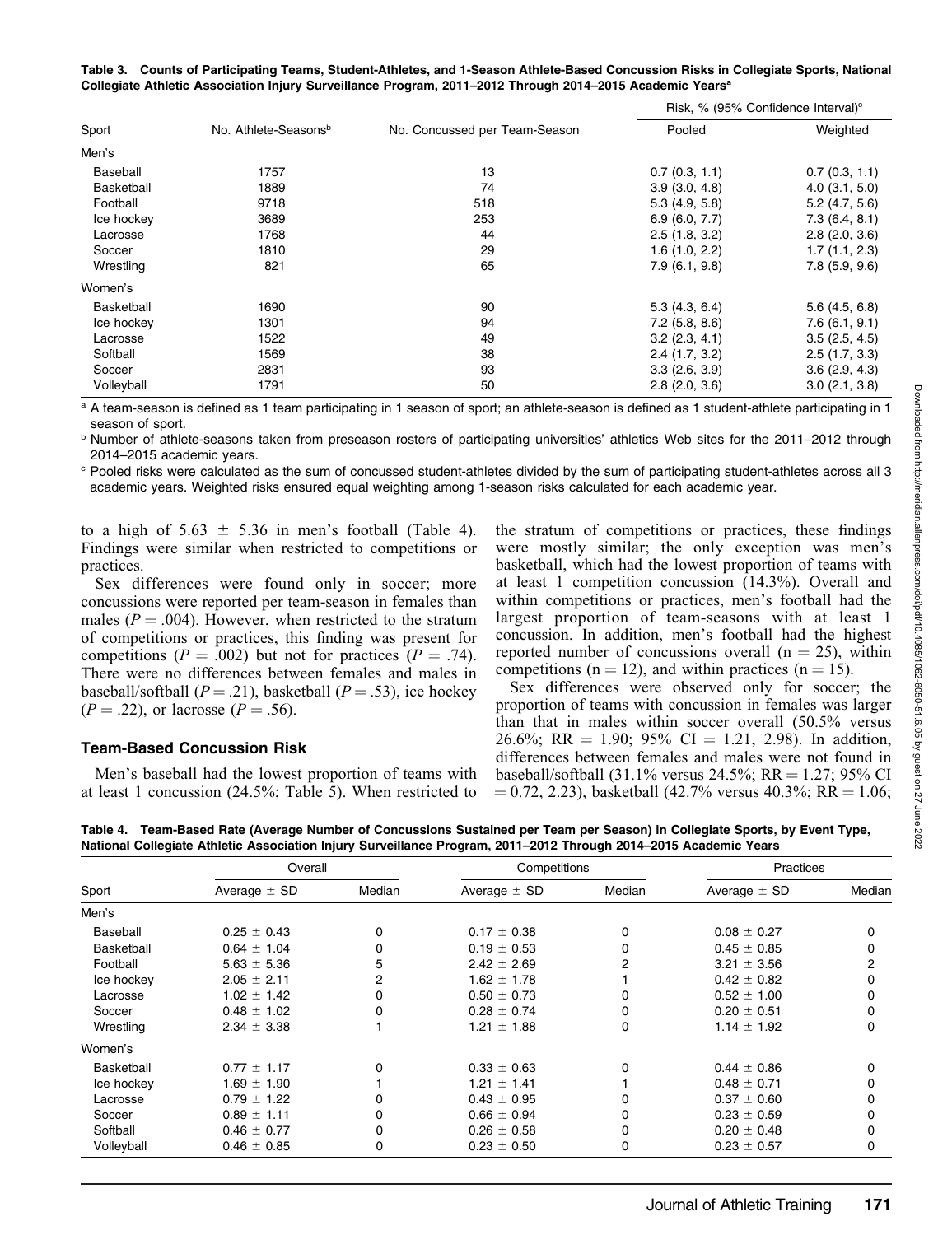|            | Overall                                                         |                                                 | Competitions                                             |                                                 | Practices                                                       |                                                        |
|------------|-----------------------------------------------------------------|-------------------------------------------------|----------------------------------------------------------|-------------------------------------------------|-----------------------------------------------------------------|--------------------------------------------------------|
| Sport      | <b>Team-Seasons With</b><br><b>Concussion Events</b><br>No. (%) | Highest No.<br>Reported Within<br>1 Team-Season | Team-Seasons With<br><b>Concussion Events</b><br>No. (%) | Highest No.<br>Reported Within<br>1 Team-Season | <b>Team-Seasons With</b><br><b>Concussion Events</b><br>No. (%) | Highest No.<br><b>Reported Within</b><br>1 Team-Season |
| Men's      |                                                                 |                                                 |                                                          |                                                 |                                                                 |                                                        |
| Baseball   | 13 (24.5)                                                       |                                                 | 9(17.0)                                                  |                                                 | 4(7.5)                                                          |                                                        |
| Basketball | 48 (40.3)                                                       |                                                 | 17 (14.3)                                                |                                                 | 36 (30.3)                                                       | 5                                                      |
| Football   | 79 (80.6)                                                       | 25                                              | 68 (69.4)                                                | 12                                              | 72 (73.5)                                                       | 15                                                     |
| Ice hockey | 92 (70.8)                                                       | 12                                              | 84 (64.6)                                                | 8                                               | 37 (28.5)                                                       | 5                                                      |
| Lacrosse   | 20 (45.5)                                                       | 5                                               | 16 (36.4)                                                | 2                                               | 13 (29.5)                                                       | 4                                                      |
| Soccer     | 17 (26.6)                                                       | 5                                               | 11 (17.2)                                                | 4                                               | 11 (17.2)                                                       | 3                                                      |
| Wrestling  | 17 (58.6)                                                       | 12                                              | 13 (44.8)                                                | 7                                               | 12 (41.4)                                                       |                                                        |
| Women's    |                                                                 |                                                 |                                                          |                                                 |                                                                 |                                                        |
| Basketball | 53 (42.7)                                                       | 6                                               | 31(25.0)                                                 | 3                                               | 35(28.2)                                                        | 5                                                      |
| Ice hockey | 32 (55.2)                                                       | 6                                               | 31(53.4)                                                 | 5                                               | 22 (37.9)                                                       | 3                                                      |
| Lacrosse   | 28 (44.4)                                                       | 6                                               | 15 (23.8)                                                | 4                                               | 19 (30.2)                                                       | 2                                                      |
| Soccer     | 54 (50.5)                                                       |                                                 | 45 (42.1)                                                | 4                                               | 18 (16.8)                                                       | 3                                                      |
| Softball   | 28 (31.1)                                                       | 3                                               | 18 (20.0)                                                | 3                                               | 14 (15.6)                                                       | 2                                                      |
| Volleyball | 37 (32.2)                                                       | 6                                               | 23 (20.0)                                                | 3                                               | 20 (17.4)                                                       | 3                                                      |

Table 5. Team-Based Risk (Proportions of Teams per Season With at Least 1 Reported Concussion) in Collegiate Sports, by Event Type, National Collegiate Athletic Association Injury Surveillance Program, 2011–2012 Through 2014–2015 Academic Years

95% CI = 0.79, 1.43), ice hockey (55.2% versus 70.8%; RR  $= 0.78$ ; 95% CI  $= 0.60, 1.01$ ), or lacrosse (44.4% versus 45.5%; RR = 0.98; 95% CI = 0.64, 1.50).

#### **DISCUSSION**

Injury rates are typically preferred to injury risks by scientists because they can account for multiple events sustained by 1 individual and for variability in at-risk time among a sample. However, rates may not be intuitive to nonscientists, including members of sports organizations concerned about the incidence of concussion among their players. We highlighted additional measures to consider using for estimating incidence of concussion that may be easier to interpret and disseminate to stakeholders. This more diverse toolbox of measures, in combination with traditional athlete-based rates, may help sports organizations better identify specific athletes at risk for concussion.

Our study is the first to examine multiple measures of concussion incidence across multiple sports at the collegiate level. Athlete-based concussion rates were found to be the highest in men's wrestling, followed by men's and women's ice hockey and men's football. These 4 sports also yielded the highest estimates for the other 3 measures reported here. Men's football, wrestling, and ice hockey are classified as full-contact sports.<sup>14</sup> The high velocity of game play in women's ice hockey is not full contact but places athletes at risk for player-player contact,<sup>15</sup> resulting in the majority of concussions in this sport.<sup>14,16</sup> The findings may pinpoint those sports with the greatest need for medical coverage related to concussion, which may be of particular use for clinicians working with multiple sports or athletic directors overseeing athletic programs. Clinicians working in settings with multiple teams (such as within a recreational youth league setting) may also benefit from using these measures to determine specific clusters of teams with increased concussion incidence. Last, these concussion measures are important to policymakers because they highlight the need for sport-specific injury prevention. Guidelines such as the recently published practice safety guidelines for NCAA football to limit the amount of contact

during the preseason<sup>17</sup> as well as other policies may have a positive effect on reducing the incidence of concussion.

Some small variations in the rank order of sports depended on whether the incidence measure was athlete based or team based. Although sports such as men's and women's ice hockey and men's wrestling had higher athlete-based 1-season risks, men's football had the largest average number of concussions per team-season and the largest proportion of team-seasons with at least 1 concussion. These findings reflect differences in squad sizes among sports. In the 2013–2014 academic year, the average squad size per sport ranged from 28.8 for men's ice hockey to 30.9 for men's wrestling to 107.4 for men's football.18 Athlete-based measures use a denominator that incorporates squad size, and thus the larger squad size for men's football will naturally decrease the athlete-based incidence measures. At the same time, the larger men's football squad size also provides more at-risk individuals, which will naturally increase the number of concussions sustained within a team and the probability that a team has a concussion. Thus, it is important to understand the limitations of the team-based measures that are presented here. Although these team-based measures may be more intuitive and useful for administrators such as athletic directors (eg, for resource-planning purposes), they do not have an interpretation in terms of individual (ie, athletebased) incidence. Specifically, they are a biased measure for comparing personal incidence across teams (or sports) with varying squad sizes or varying numbers of athletic sessions per season or both.

Several groups<sup>14,19,20</sup> have found that female athletes were at a higher risk for concussion than male athletes. As seen in previous research,<sup>14,16,20,21</sup> we noted sex differences for athlete-based rates and risks. These differences were observed only in soccer for team-based measures. To underscore the point of the previous paragraph, the presence of sex differences for the athlete-based measures and the absence of sex differences for the team-based measures indicate that athlete-level differences likely underlie these sex differences. Speculation has invoked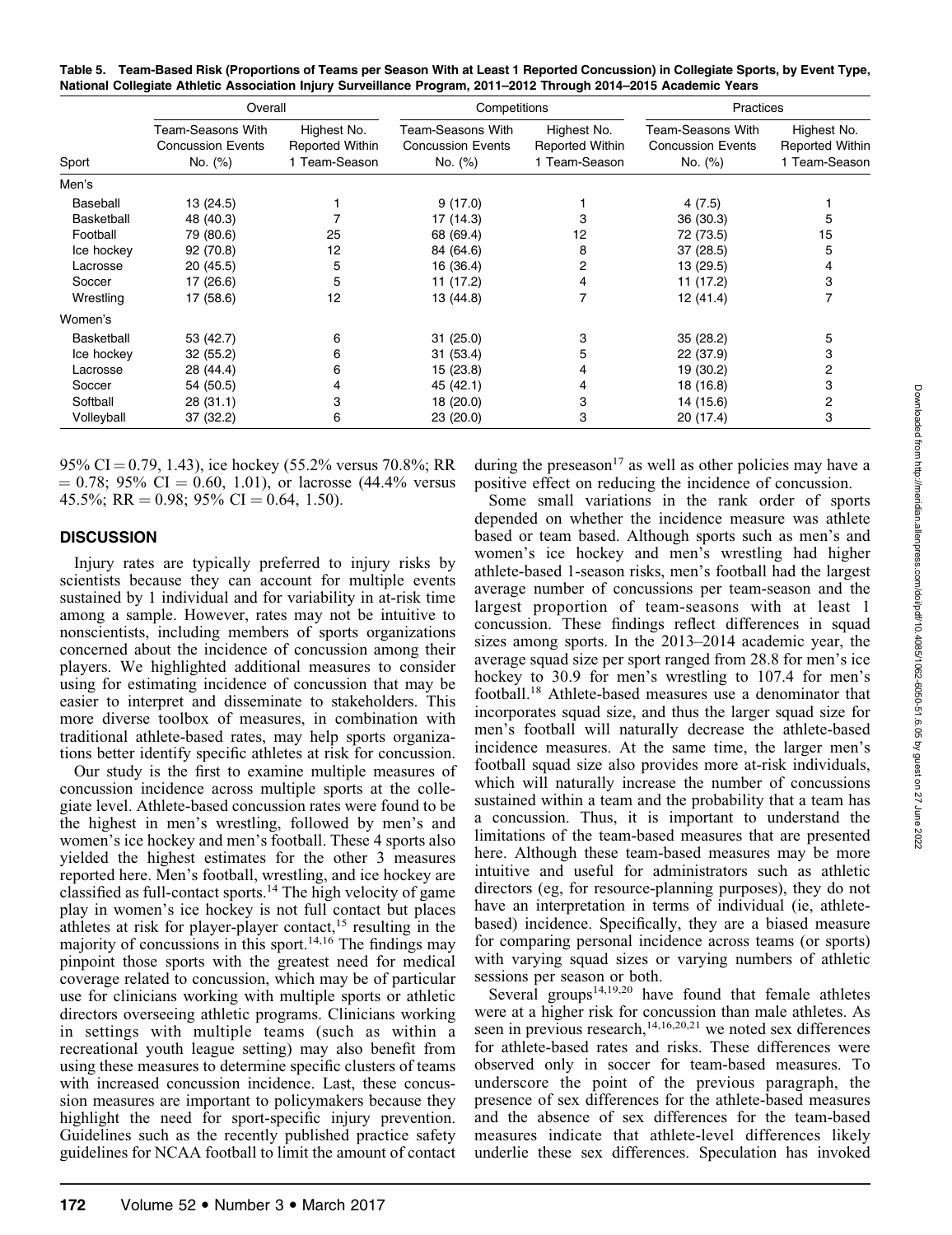biomechanical,<sup>22</sup> biological,<sup>23</sup> and psychosocial factors.<sup>24,25</sup> The presence of sex differences in soccer when using teambased incidences may indicate a structural element that predisposes athletes to concussion or may simply reflect the strong nature of the observed personal sex differences for this sport.

## LIMITATIONS

Our study was based on a convenience sample that varied in yearly participation. Because of this, the data may not represent all NCAA teams for a given sport. However, aggregation of the data across years tempers this limitation. Still, data for sports with low numbers of team-seasons, such as wrestling, may lack precision and be prone to bias. Also, football contributed the majority of concussions; thus, the precision varied across sports. As these data demonstrate, the average number of concussions per team-season was under 1.00 for 8 sports. Therefore, capturing substantial numbers of concussions in many sports requires a much larger sample or many more years of data collection. Online preseason team rosters are useful resources to estimate squad size but may not account for changes in the roster during the season. Thus, athleteseasons do not account for student-athletes who arrive after the preseason or those who leave midseason differently from those who remain on the team throughout the season. We did not explore additional factors, such as recurrence, that may be important, as work from previous research $ers<sup>14,16</sup>$  has suggested evidence for sex differences related to concussion incidence. Online preseason team rosters and AEs do not stratify starters versus nonstarters; analyses specific to starters may be more important to coaches and administrators. Lastly, these data are limited to only those concussions that were reported to or were identified by ATs or other sports medicine professionals working with the individual teams. In lieu of observable symptoms, it is possible that some concussions were underreported for a variety of reasons, which may be reflected in our findings that a number of team-seasons had no reported concussions.

## **CONCLUSIONS**

This is the first study to introduce alternative measures to describe the incidence of concussion across multiple NCAA sports. Personal 1-season risk, average number of injuries per team, and proportion of teams that can expect a concussion may be more intuitive measures of concussion incidence for athletes and decision makers. Calculating these additional measures is feasible within existing injurysurveillance programs such as the NCAA-ISP and can be applied to other sports and injury types.

#### ACKNOWLEDGMENTS

The National Collegiate Athletic Association (NCAA) Injury Surveillance Program (ISP) data were provided by the Datalys Center for Sports Injury Research and Prevention, Inc. The ISP was funded by the NCAA. The content of this manuscript is solely the responsibility of the authors and does not necessarily represent the official views of the NCAA. We thank the many athletic trainers who have volunteered their time and efforts to submit data to the NCAA-ISP. Their efforts are greatly appreciated and have had a tremendously positive effect on the safety of collegiate athletes.

# **REFERENCES**

- 1. Knowles SB, Marshall SW, Guskiewicz KM. Issues in estimating risks and rates in sports injury research. J Athl Train. 2006;41(2): 207–215.
- 2. Berry JW, Romanick MA, Koerber SM. Injury type and incidence among elite level curlers during world championship competition. Res Sports Med. 2013;21(2):159–163.
- 3. Messina DF, Farney WC, DeLee JC. The incidence of injury in Texas high school basketball: a prospective study among male and female athletes. Am J Sports Med. 1999;27(3):294–299.
- 4. Stephenson S, Gissane C, Jennings D. Injury in rugby league: a four year prospective survey. Br J Sports Med. 1996;30(4):331-334.
- 5. Epstein DM, McHugh M, Yorio M, Neri B. Intra-articular hip injuries in National Hockey League players: a descriptive epidemiological study. Am J Sports Med. 2013;41(2):343–348.
- 6. Kerr ZY, Dompier TP, Snook EM, et al. National Collegiate Athletic Association Injury Surveillance System: review of methods for 2004–2005 through 2013–2014 data collection. J Athl Train. 2014; 49(4):552–560.
- 7. Centers for Disease Control Prevention. Sports-related injuries among high school athletes—United States, 2005–06 school year. MMWR Morb Mortal Wkly Rep. 2006;55(38):1037–1040.
- 8. Dompier TP, Marshall SW, Kerr ZY, Hayden R. The National Athletic Treatment, Injury and Outcomes Network (NATION): methods of the surveillance program, 2011–2012 through 2013– 2014. J Athl Train. 2015;50(8):862–869.
- 9. Beachy G, Rauh M. Middle school injuries: a 20-year (1988–2008) multisport evaluation. J Athl Train. 2014;49(4):493-506.
- 10. Lincoln AE, Caswell SV, Almquist JL, Dunn RE, Norris JB, Hinton RY. Trends in concussion incidence in high school sports: a prospective 11-year study. Am J Sports Med. 2011;39(5):958-963.
- 11. Marshall SW, Guskiewicz KM, Shankar V, McCrea M, Cantu R. Epidemiology of sports-related concussion in seven US high school and collegiate sports. Inj Epidemiol. 2015;2:13.
- 12. Dompier TP, Kerr ZY, Marshall SW, et al. Incidence of concussion during practice and games in youth, high school, and collegiate American football players. JAMA Pediatr. 2015;169(7):659-665.
- 13. McCrory P, Meeuwisse WH, Aubry M, et al. Consensus statement on concussion in sport: the 4th International Conference on Concussion in Sport held in Zurich, November 2012. Br J Sports Med. 2013; 47(5):250–258.
- 14. Zuckerman SL, Kerr ZY, Yengo-Kahn A, Wasserman E, Covassin T, Solomon GS. Epidemiology of sports-related concussion in NCAA athletes from 2009–2010 to 2013–2014: incidence, recurrence, and mechanisms. Am J Sports Med. 2015;43(11):2654–2662.
- 15. Agel J, Dick R, Nelson B, Marshall SW, Dompier TP. Descriptive epidemiology of collegiate women's ice hockey injuries: National Collegiate Athletic Association Injury Surveillance System, 2000– 2001 through 2003–2004. J Athl Train. 2007;42(2):249–254.
- 16. Marar M, McIlvain NM, Fields SK, Comstock RD. Epidemiology of concussions among United States high school athletes in 20 sports. Am J Sports Med. 2012;40(4):747–755.
- 17. Football practice guidelines. National Collegiate Athletic Association Web site. http://www.ncaa.org/health-and-safety/football-practiceguidelines. Accessed March 17, 2016.
- 18. Student-athlete participation: 1981–82 2013–14. National Collegiate Athletic Association Web site. https://www.ncaapublications. com/p-4334-1981-82-2012-13-ncaa-sports-sponsorship-andparticipation-rates-report.aspx. Accessed March 17, 2016.
- 19. Covassin T, Swanik CB, Sachs ML. Sex differences and the incidence of concussions among collegiate athletes. J Athl Train. 2003;38(3):238–244.